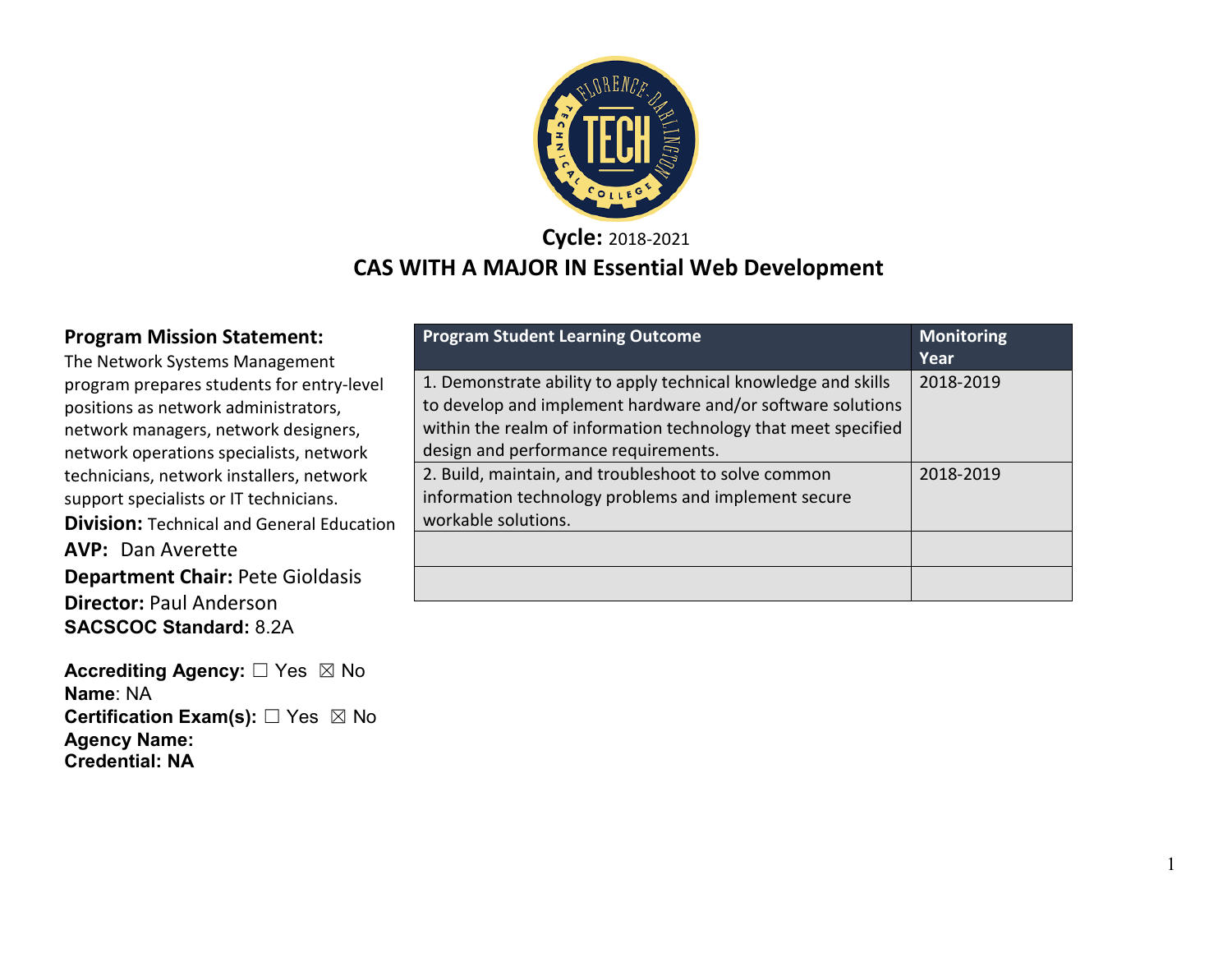# **STUDENT LEARNING OUTCOMES FOR CAS.WEB – 2018-2019**

| A. Program<br><b>Student Learning</b><br><b>Outcomes</b>                                                                                                                                                                                                               | <b>B.</b> What<br>courses<br>are PSLOs<br><b>Assessed</b>                         | C. Methods for<br><b>Outcomes</b><br><b>Assessment</b>                                                                                                                                                                                                                                                                                                                   | <b>D. Expected Level</b><br>of Program<br><b>Performance</b>                | <b>E. Data Collection</b>                                                                     | <b>F. Results</b>                                                                                                                                                                                                                                                                                                   | <b>G. Plan For Improvement</b>                                                                                                                                                      |
|------------------------------------------------------------------------------------------------------------------------------------------------------------------------------------------------------------------------------------------------------------------------|-----------------------------------------------------------------------------------|--------------------------------------------------------------------------------------------------------------------------------------------------------------------------------------------------------------------------------------------------------------------------------------------------------------------------------------------------------------------------|-----------------------------------------------------------------------------|-----------------------------------------------------------------------------------------------|---------------------------------------------------------------------------------------------------------------------------------------------------------------------------------------------------------------------------------------------------------------------------------------------------------------------|-------------------------------------------------------------------------------------------------------------------------------------------------------------------------------------|
| What should the<br>graduates of your<br>program be able to<br>do?                                                                                                                                                                                                      | Where do<br>you see<br>evidence<br>that the<br>student can<br>do these<br>things? | How does your<br>program evaluate<br>student/graduate<br>skills/abilities?                                                                                                                                                                                                                                                                                               | What is the expected<br>level of student<br>performance for the<br>program? | When will you<br>collect the data<br>needed to evaluate<br>the performance of<br>the program? | What are the<br>results of the<br>evaluation?<br><b>NOTE: include</b><br>student ratio with<br>all results.                                                                                                                                                                                                         | How will you use this information<br>to improve the program                                                                                                                         |
| 1. Demonstrate the<br>ability to apply<br>technical knowledge<br>and skills to develop<br>and implement<br>hardware and/or<br>software solutions<br>within the realm of<br>information<br>technology that meet<br>specified design and<br>performance<br>requirements. | CPT 162<br>Introduction<br>to Web<br>Page<br>Publishing                           | The students will<br>demonstrate their<br>abilities by<br>successfully<br>completing the<br>course final exam<br>which<br>demonstrates<br>website planning,<br>website designing,<br>hypertext markup<br>language coding<br>(HTML), usage of<br>semantic elements,<br>links, images,<br>tables, cascading<br>style sheets (CSS),<br>and responsive<br>design techniques. | 70% of the students<br>will receive 70% or<br>higher on the final<br>exam.  | <b>Fall 2018</b>                                                                              | Benchmark was<br>met.<br>28 out of the 34<br>students (82%).<br>received a 70% or<br>higher on the final<br>exam.<br>The lowest score<br>for this final exam<br>was 44.4% and the<br>highest was 96.8%.<br>Mean was 76.27%.<br>Two students did<br>not take the final<br>exam and were<br>assigned grades of<br>0%. | Benchmark Met.<br>Skills exams will be/have been<br>updated. Course content and<br>teaching strategies will also be<br>modified for future terms to<br>address areas of difficulty. |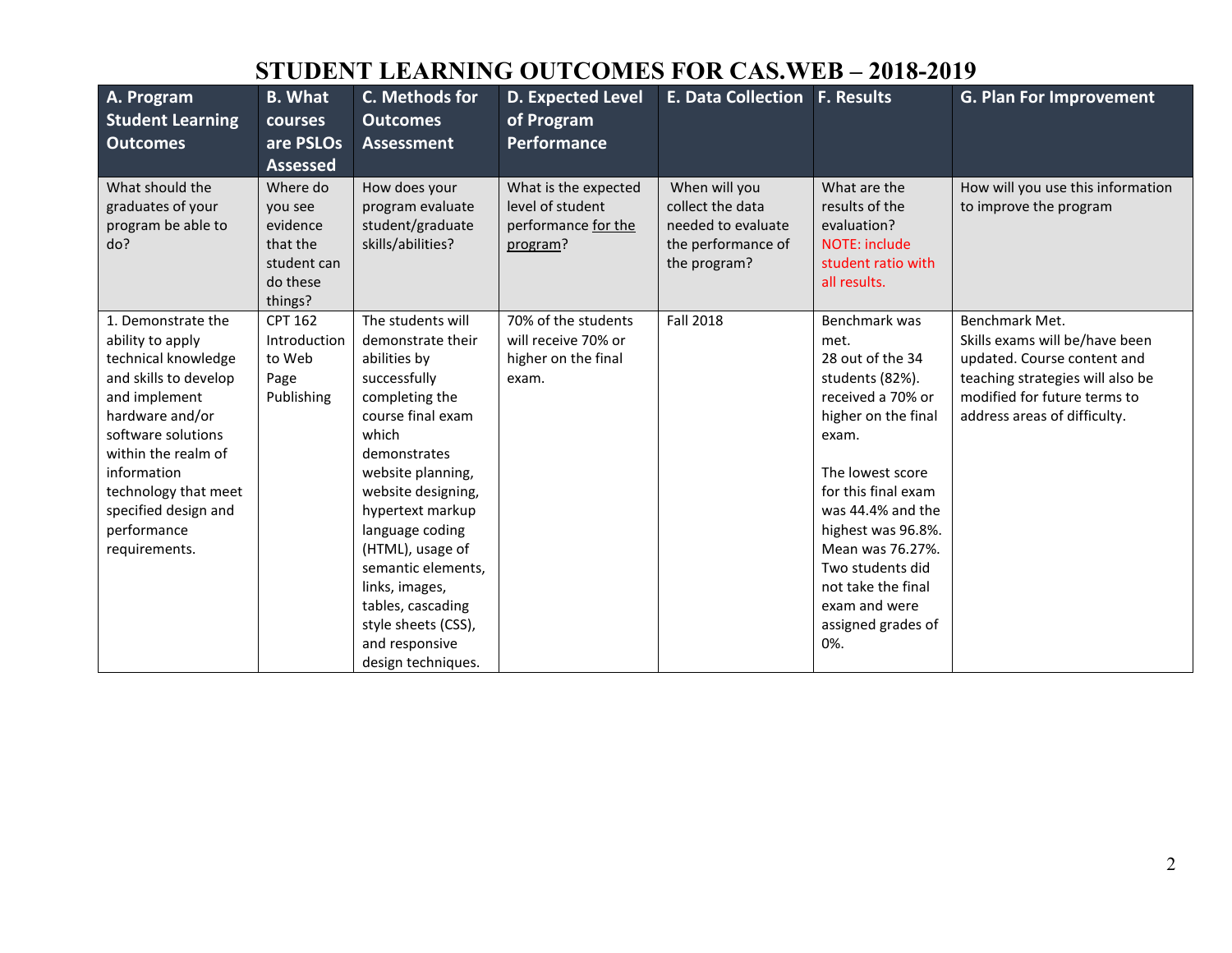# **STUDENT LEARNING OUTCOMES FOR CAS.WEB – 2018-2019**

| A. Program<br><b>Student Learning</b><br><b>Outcomes</b>                                                                                           | <b>B.</b> What<br><b>courses</b><br>are PSLOs<br><b>Assessed</b>                  | C. Methods for<br><b>Outcomes</b><br><b>Assessment</b>                                                                                                                                                                                                                                                                           | <b>D. Expected Level</b><br>of Program<br><b>Performance</b>                                      | <b>E. Data Collection F. Results</b>                                                          |                                                                                                                                                                                                                                                                                                                                     | <b>G. Plan For Improvement</b>                                                                                            |
|----------------------------------------------------------------------------------------------------------------------------------------------------|-----------------------------------------------------------------------------------|----------------------------------------------------------------------------------------------------------------------------------------------------------------------------------------------------------------------------------------------------------------------------------------------------------------------------------|---------------------------------------------------------------------------------------------------|-----------------------------------------------------------------------------------------------|-------------------------------------------------------------------------------------------------------------------------------------------------------------------------------------------------------------------------------------------------------------------------------------------------------------------------------------|---------------------------------------------------------------------------------------------------------------------------|
| What should the<br>graduates of your<br>program be able to<br>do?                                                                                  | Where do<br>you see<br>evidence<br>that the<br>student can<br>do these<br>things? | How does your<br>program evaluate<br>student/graduate<br>skills/abilities?                                                                                                                                                                                                                                                       | What is the expected<br>level of student<br>performance for the<br>program?                       | When will you<br>collect the data<br>needed to evaluate<br>the performance of<br>the program? | What are the<br>results of the<br>evaluation?<br>NOTE: include<br>student ratio with<br>all results.                                                                                                                                                                                                                                | How will you use this information<br>to improve the program?                                                              |
| 2. Build, maintain,<br>and troubleshoot to<br>solve common<br>information<br>technology problems<br>and implement<br>secure workable<br>solutions. | <b>CPT 168</b><br>Programming<br>Logic and<br>Design                              | All students will<br>attempt and<br>hopefully, 60% will<br>pass the<br><b>Cumulative Final</b><br>Project which<br>requires<br>programming logic,<br>structure, design,<br>and coding; use of<br>variables,<br>constants, data<br>types conditional<br>statements.<br>comparison<br>operators,<br>algorithms, and<br>validation. | 70% will achieve a<br>passing score of 70%<br>or higher on<br><b>Cumulative Final</b><br>Project. | Spring 2019                                                                                   | The benchmark<br>was met.<br>25 out of the 28<br>students (89%)<br>received a 70% or<br>higher on the<br><b>Cumulative Final</b><br>Project chosen for<br>this assessment.<br>The lowest score<br>for the Cumulative<br>Final Project was<br>50% and the<br>highest was 100%.<br>The cohort<br>average for this<br>event was 83.5%. | We did meet our goal of 70% pass<br>rate. Results of projects will be<br>used to review and update the<br>course content. |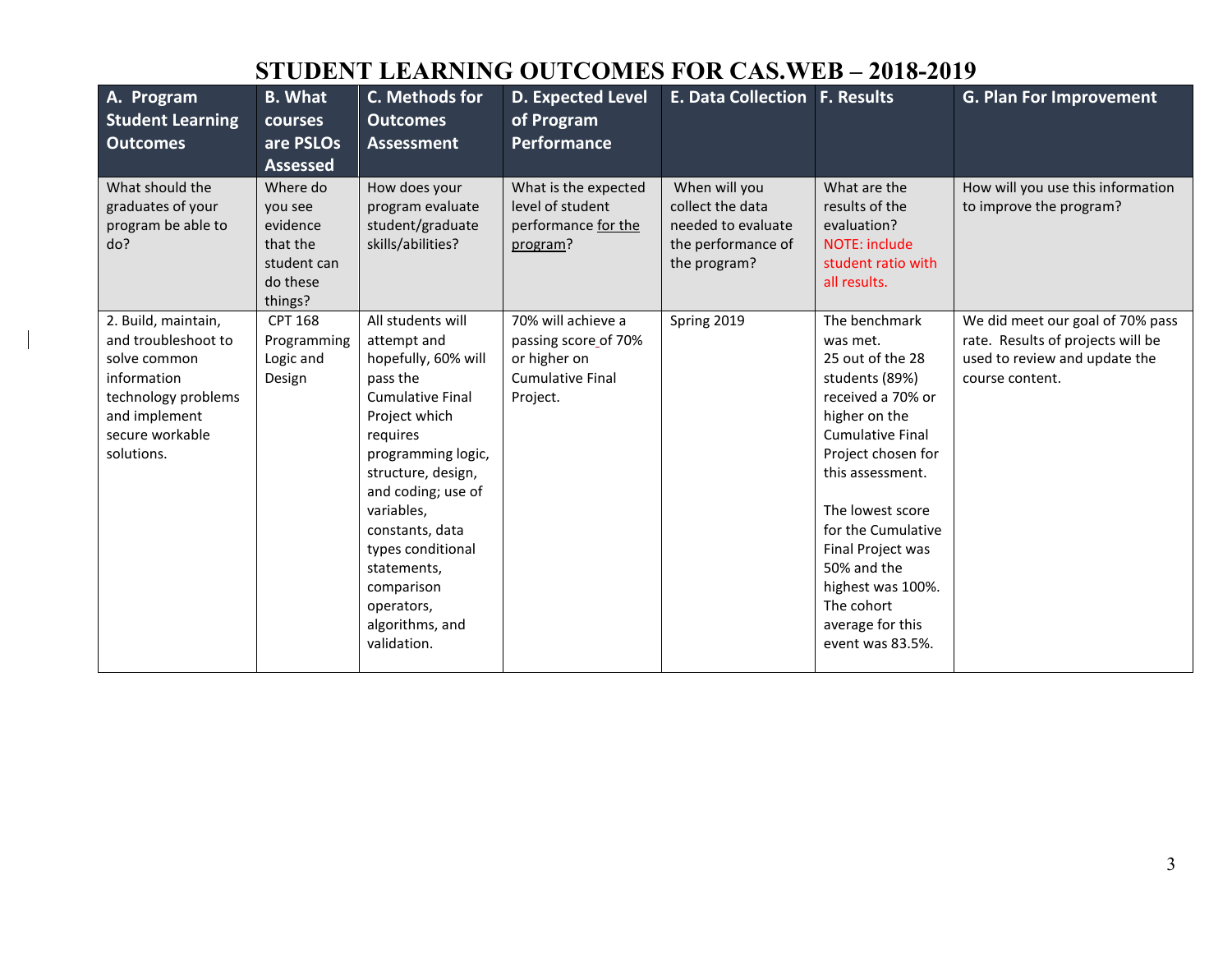## **CONTINUOUS STUDENT IMPROVEMENT**

**Both this cycle and last cycle PSLOs for the Essential Web Development certificate were met. Students seem to do very well in this certificate. Content been updated over the past few years to include relevant new technologies.**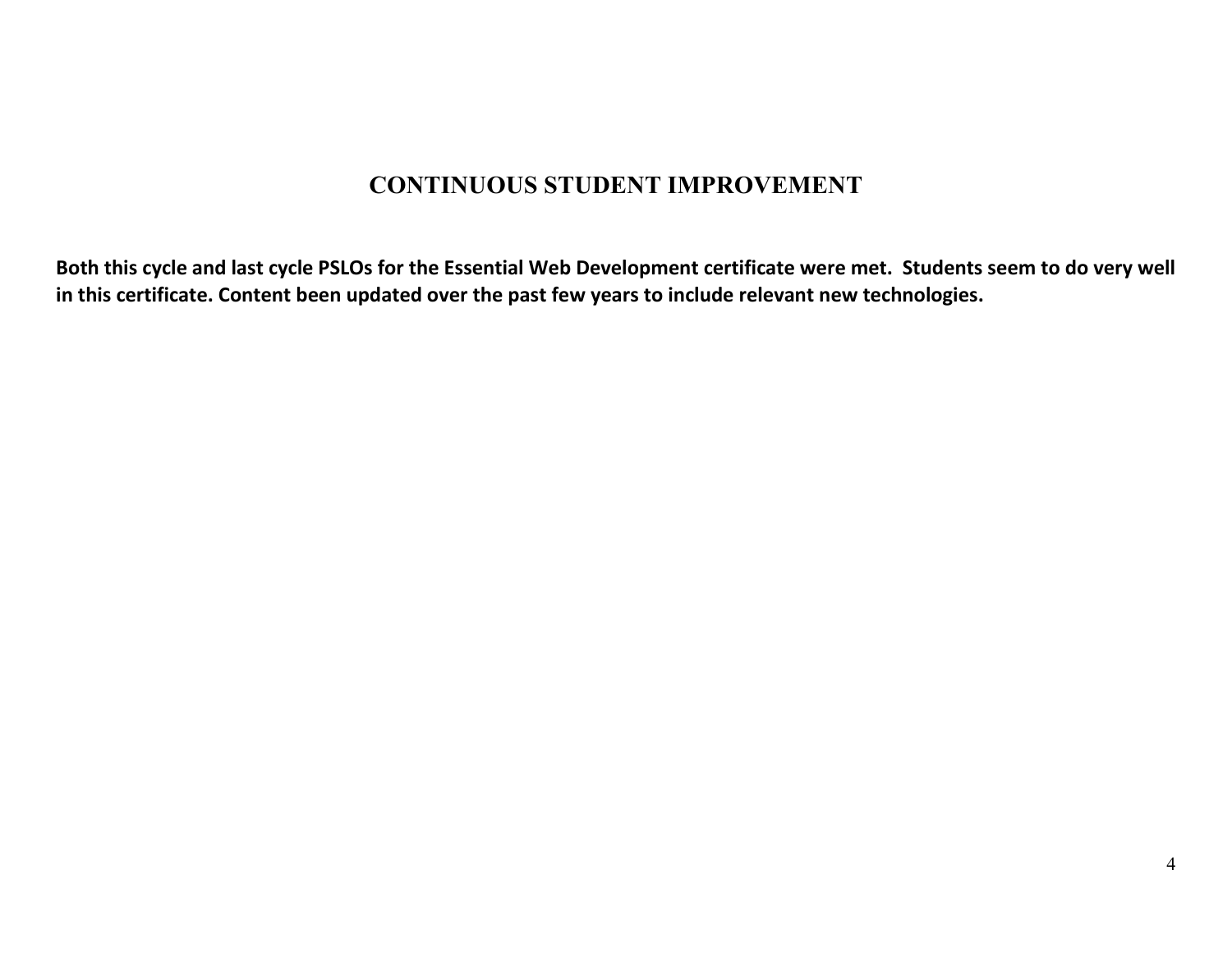#### **PROGRAM VITAL STATISTICS**

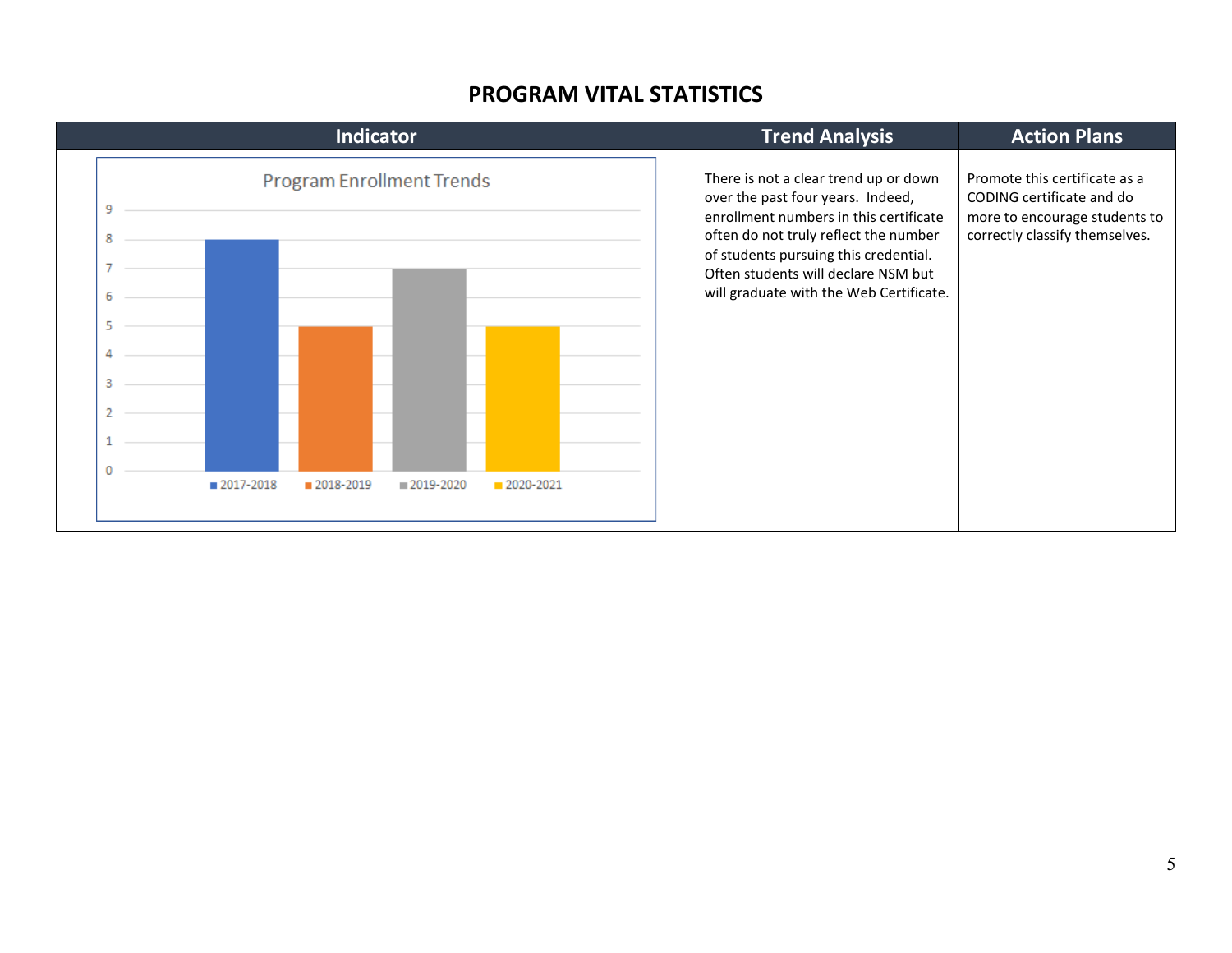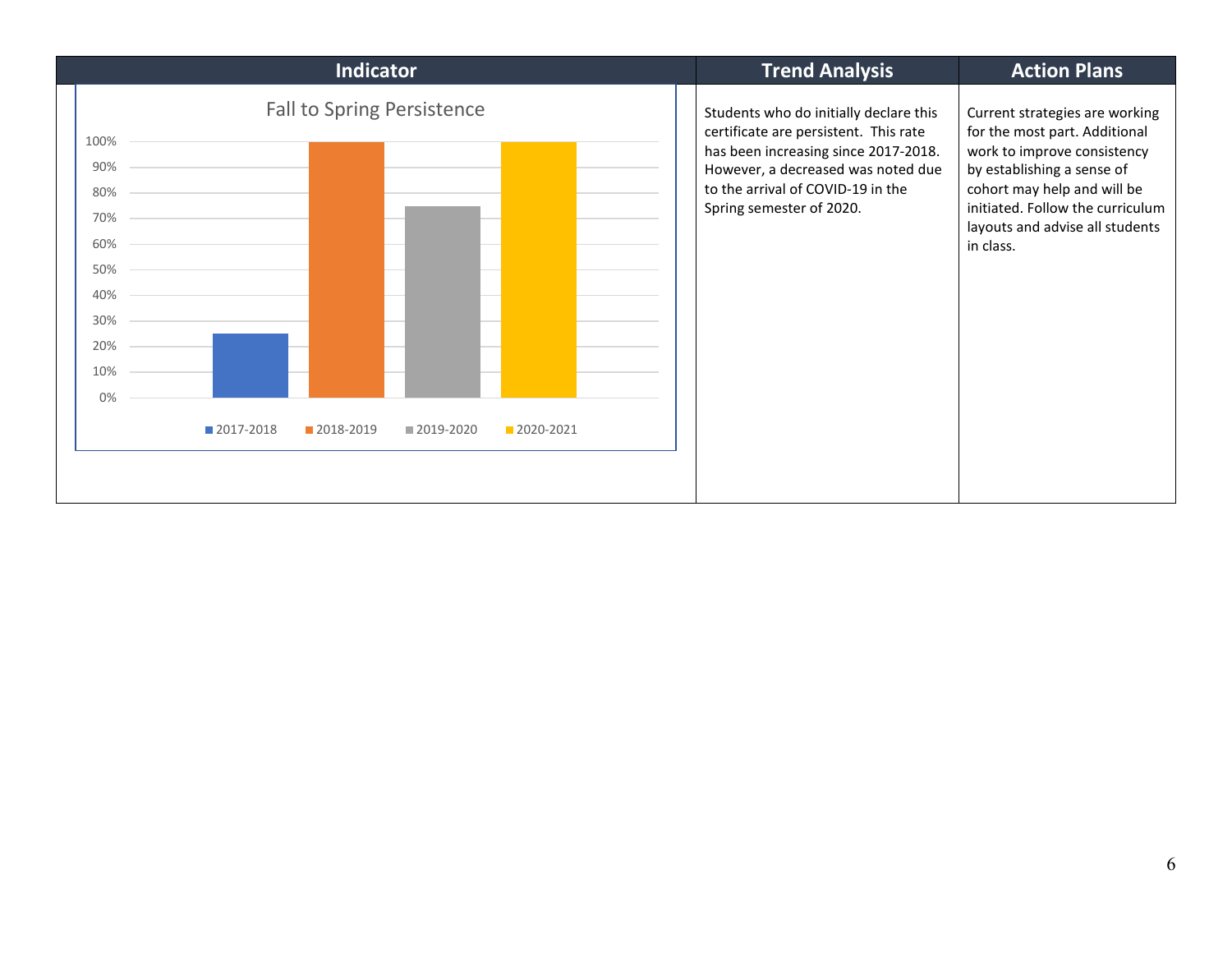| <b>Indicator</b><br><b>Trend Analysis</b>                                                                                                                                                                                                                                                                                                                                                                                                                                                                                                                                                                                                                                            | <b>Action Plans</b> |  |
|--------------------------------------------------------------------------------------------------------------------------------------------------------------------------------------------------------------------------------------------------------------------------------------------------------------------------------------------------------------------------------------------------------------------------------------------------------------------------------------------------------------------------------------------------------------------------------------------------------------------------------------------------------------------------------------|---------------------|--|
| Graduation rates for this certificate<br>Current strategy of using<br>internships is working.<br>are good over the past four years with<br><b>Graduation Rates</b><br>the exception of 2019-2020. They<br>Additional work to improve<br>may appear better than they really are<br>consistency by establishing a<br>due to students who do not declare<br>sense of cohort may help and<br>will be initiated. Keep<br>the certificate but who get the<br>certificate by applying for it. The drop<br>promoting the program with<br>in the graduation rate for 2019-2020<br>local industry.<br>could be attributed to COVID-19.<br>■ 2017-2018<br>2018-2019<br>■ 2019-2020<br>2020-2021 |                     |  |